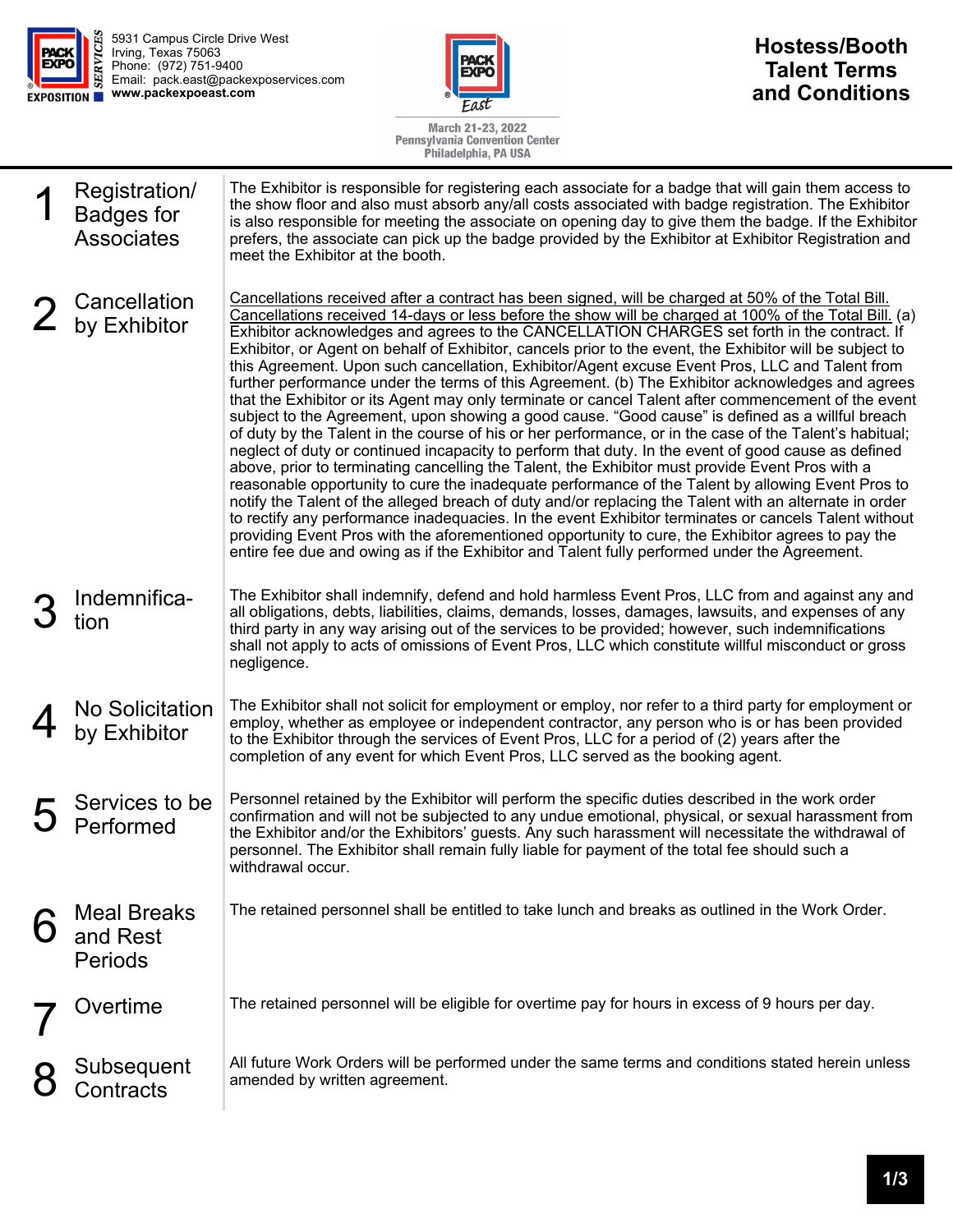

5931 Campus Circle Drive West Irving, Texas 75063 Phone: (972) 751-9400 Email: pack.east@packexposervices.com **www.packexpoeast.com** 



March 21-23, 2022 **Pennsylvania Convention Center** Philadelphia, PA USA

## **To receive a quote for Booth Talent, please complete the following information.**

|  | Staff<br>Options                        | Please specify the number of staff required from each category:                                                                                                                                                                |                 |          |                                                                                                                                                                                                                                | <b>Number</b><br><b>Required</b> |  |
|--|-----------------------------------------|--------------------------------------------------------------------------------------------------------------------------------------------------------------------------------------------------------------------------------|-----------------|----------|--------------------------------------------------------------------------------------------------------------------------------------------------------------------------------------------------------------------------------|----------------------------------|--|
|  |                                         | Exhibit Hostess/Host<br>Narrator/Spokesperson<br>Demonstrator/Sales Assistant<br><b>Crowd Gatherer</b><br><b>Hospitality Suite Hostess/Host</b><br>Interpreter<br>Other                                                        |                 |          |                                                                                                                                                                                                                                |                                  |  |
|  |                                         | Type of Apparel:                                                                                                                                                                                                               | <b>Business</b> | Cocktail | Other: the contract of the contract of the contract of the contract of the contract of the contract of the contract of the contract of the contract of the contract of the contract of the contract of the contract of the con |                                  |  |
|  |                                         | Special Talent/Qualification:<br><u> 1989 - John Stein, markin sanadi a shekara ta 1989 - An tsara tsara tsara tsara tsara tsara tsara tsara tsar</u>                                                                          |                 |          |                                                                                                                                                                                                                                |                                  |  |
|  |                                         |                                                                                                                                                                                                                                |                 |          |                                                                                                                                                                                                                                |                                  |  |
|  | Dates Service is Required:              |                                                                                                                                                                                                                                |                 |          |                                                                                                                                                                                                                                |                                  |  |
|  |                                         | From: ________________________ am to ____________________________ pm                                                                                                                                                           |                 |          |                                                                                                                                                                                                                                |                                  |  |
|  | <u> 1990 - Johann Barbara, martin a</u> | From: __________________ am to _________________                                                                                                                                                                               |                 | pm       |                                                                                                                                                                                                                                |                                  |  |
|  |                                         | From: am to and to an ambusiness and the state of the state of the state of the state of the state of the state of the state of the state of the state of the state of the state of the state of the state of the state of the |                 | pm       |                                                                                                                                                                                                                                |                                  |  |
|  |                                         |                                                                                                                                                                                                                                |                 |          |                                                                                                                                                                                                                                |                                  |  |

Additional Information: \_\_\_\_\_\_\_\_\_\_\_\_\_\_\_\_\_\_\_\_\_\_\_\_\_\_\_\_\_\_\_\_\_\_\_\_\_\_\_\_\_\_\_\_\_\_\_\_\_\_\_\_\_\_\_\_\_\_\_\_\_\_\_\_\_\_\_\_\_\_\_\_\_\_\_\_\_\_\_\_\_\_\_\_

## **Additional Charges**

All orders placed within 10-days from first day of event are subject to a late order premium of \$100.00 per associate. Additional Charges may also apply when requesting a specific associate, executive level of experience, and/or special requirements such as specified wardrobe, appearance (ethnicity, height), additional languages, and detailed training.

\_\_\_\_\_\_\_\_\_\_\_\_\_\_\_\_\_\_\_\_\_\_\_\_\_\_\_\_\_\_\_\_\_\_\_\_\_\_\_\_\_\_\_\_\_\_\_\_\_\_\_\_\_\_\_\_\_\_\_\_\_\_\_\_\_\_\_\_\_\_\_\_\_\_\_\_\_\_\_\_\_\_\_\_\_\_\_\_\_\_\_\_\_\_\_\_\_\_\_\_\_\_

**Cancellation Policy:** Cancellations received after a contract has been signed will be charged 50% of the Total Bill. Cancellations received 14-days or less before show will be charged at 100% of the Total Bill.

| <b>ADDITIONAL INFORMATION</b>                                                                                     | <b>CALCULATING YOUR TOTAL</b>                                          |     |  |
|-------------------------------------------------------------------------------------------------------------------|------------------------------------------------------------------------|-----|--|
| Can't find it? Please call your Customer Account Manager<br>(CAM) with any questions, needs, or special requests. | PAYMENT IN FULL IS DUE WHEN CONTRACT<br><b>IS SIGNED BY EXHIBITOR.</b> |     |  |
| <b>Exhibiting Company:</b>                                                                                        | Booth Number:                                                          |     |  |
| Print Name:                                                                                                       | Date:                                                                  |     |  |
| Authorizer's Signature:                                                                                           |                                                                        | 2/3 |  |